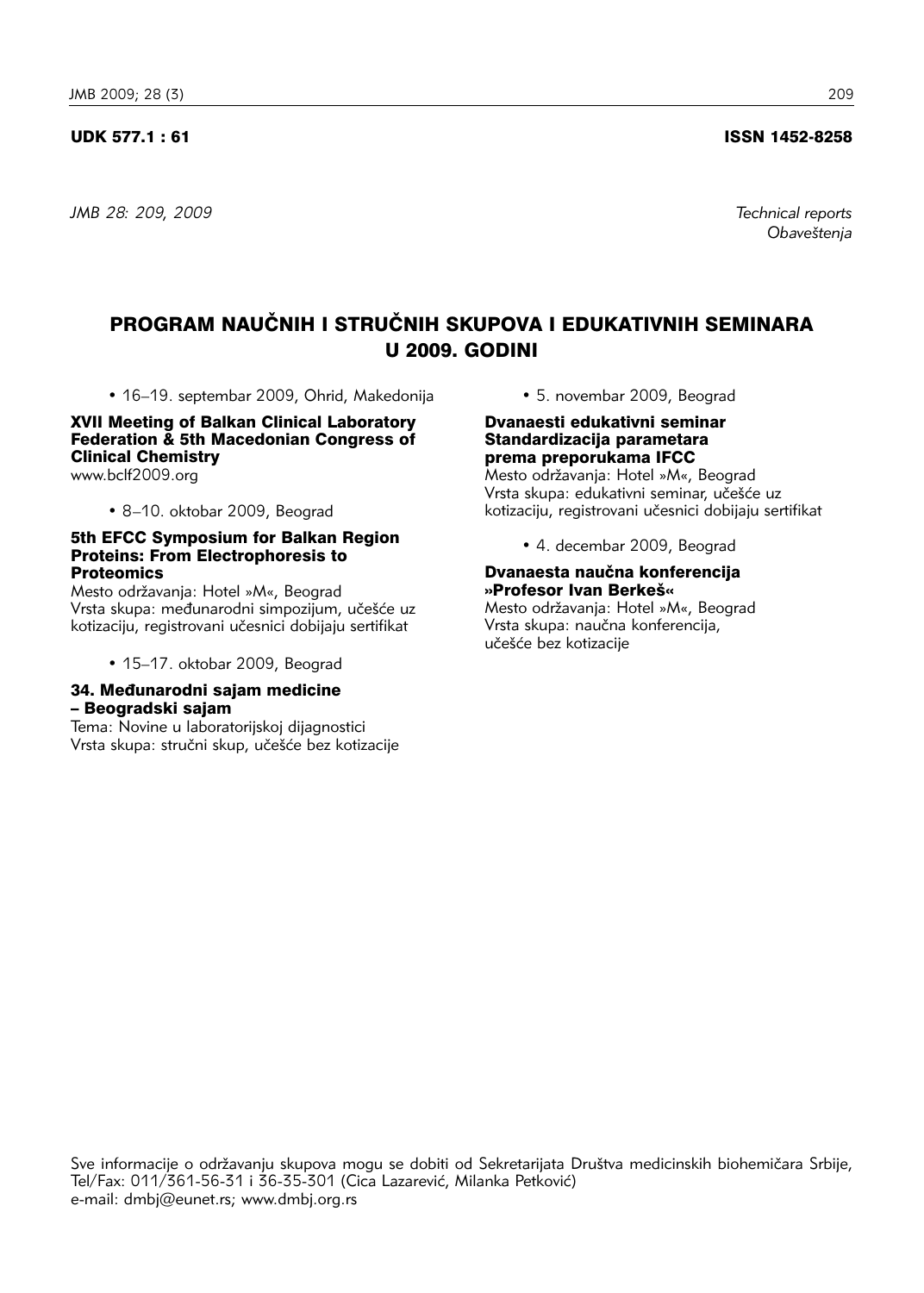## DRUŠTVO MEDICINSKIH BIOHEMIČARA SRBIJE

Farmaceutski fakultet Vojvode Stepe 450 11 221 Beograd

# Pristupnicu popuniti štampanim slovima, i zajedno sa kopijom uplatnice dostaviti na navedenu adresu!

### PRISTUPNICA **U ČLANSTVO DMBS**

|  | 2.000,00 din □<br>REDOVNO ČLANSTVO  |        |
|--|-------------------------------------|--------|
|  | PRIDRUŽENO ČLANSTVO 30.000,00 din □ |        |
|  | STUDENTI I PENZIONERI - BESPLATNO   | $\Box$ |
|  |                                     |        |
|  |                                     |        |

Članarina se uplaćuje za tekuću godinu na tekući račun DMBS broj 255-0006390101000-02, Privredna banka Beograd a.d., Beograd i obezbeđuje prijem časopisa »Journal of Medical Biochemistry« kao i svih obaveštenja o aktivnostima Društva medicinskih biohemičara Srbije.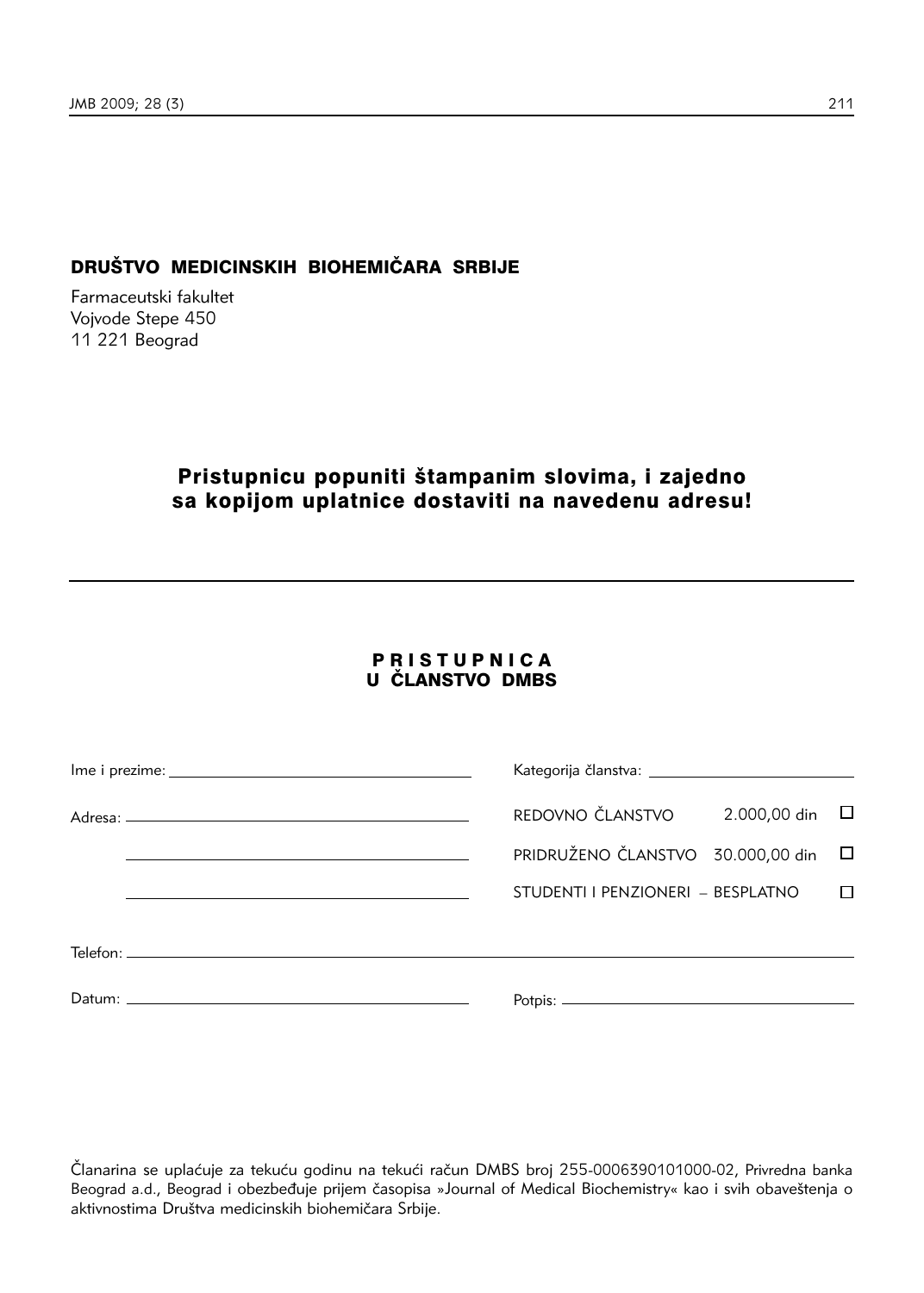### INSTRUCTIONS FOR AUTHORS

#### 1. Scope and Policy of the Journal

»Journal of Medical Biochemistry« (JMB) publishes original scientific and specialized articles on all aspects of clinical chemistry, medical biochemistry and related scientific disciplines where chemistry, biochemistry, molecular biology and immunochemistry are dealing with the study of normal and pathologic processes in human beings. All manuscripts are reviewed and, after final decision, are classified in the following categories: a) personal view, b) review articles, c) original papers, d) professional papers, e) preliminary reports, and f) reviews of scientific meetings. There are also different reports and news, book reviews, reports on the activity of the Society of Medical Biochemists of Serbia and IFCC and other related organizations, letters to the editor, and information about innovations, new reagents and instruments in the field of clinical chemistry.

JMB articles appear in English and Serbian. Submission of a manuscript to JMB implies that the work described has not been published before, except in the form of an abstract, thesis or lecture, and is not under consideration for publication elsewhere. It is the responsibility of the corresponding author to ensure that all authors see and approve the manuscript before its submission to JMB. Once the manuscript is accepted, it must not be published elsewhere without the consent of the copyright holders. Manuscripts are accepted on condition of transfer of copyright to JMB. A copyright transfer statement will be sent together with the proofs for proofreading. It should be signed by the corresponding author and returned either by e-mail, fax or regular mail.

The journal conforms to the »Uniform requirements for ma nu scripts submitted to biomedical journals« (*Ann Int Med* 1982; 96: 766–71; *Can Med Assoc J* 1983; 128: 35–9).

#### 2. Manuscript Submission

All manuscripts should be addressed to:

The Editor, »Journal of Medical Biochemistry«, Department of Medical Biochemistry, University School of Pharmacy, Vojvode Stepe 450, 11221 Belgrade, P.O. Box 146, Serbia.

Each manuscript should be accompanied by a cover letter containing a brief statement describing the novelty and importance of the work submitted. Authors may indicate names of reviewers who they wish to be excluded from reviewing their manuscripts.

#### 3. Authorship

This journal accepts the guidelines on authorship developed by the International Committee of Medical Journal Editors. This requires that each author should have participated sufficiently in the work to take public responsibility for the content. This participation must include: (a) conception or design, or analysis and interpretation of data, or both; (b) drafting the article or revising it critically for important intellectual content; and (c) final approval of the version to be published. Participating solely in the collection of data does *not justify* authorship.

All elements of an article (a), (b), and (c) above, critical to its main conclusions, must be attributable to at last one author. A paper with corporate (collective) authorship must specify the key persons who were responsible for the article; others who contributed to the work should be recognized or acknowledged separately. The Editors may require authors to justify the assignment of authorship.

#### 4. Review of Manuscripts and Speed of Publication

Papers are independently reviewed by at least two reviewers selected by the Editors. Reviews and original manuscripts are judged by the Editor-in-Chief who decides either to accept (without or with minor modifications), to return to the author for revision, or to reject the manuscript. If reviewers disagree, the Editor-in-Chief may ask for a third independent judgment. After completion of the reviewing process, the Editorial Office sends an appropriate letter to the authors together with the anonymized reviews and editorial comments for the author's conside ration. Usually, decisions are reached within four weeks from the submission date. When papers are accepted subject to revision, the revised manuscript must be returned within approx. one month. Revised articles are re-evaluated by the Editor-in-Chief who decides to accept or to submit to a second review. It is the aim of the Journal to publish papers within six months after their receipt by the Editor-in-Chief.

The author will receive first proofs for correction. Manuscripts are not returned.

#### Direct all correspondence to:

Journal of Medical Biochemistry Prof. Dr Nada Majkić-Singh Editor-in-Chief University School of Pharmacy, Vojvode Stepe 450, 11221 Belgrade, P.O. Box 146, Serbia.

#### 5. Preparation of Manuscripts

The complete manuscript, including enclosures, should be sent in two copies (original and a photocopy). Enclosures to the original copy should be prepared according to instructions given in this section.

Manuscripts must be written in clear and concise English or Serbian language. The manuscript should be written in the third person avoiding the passive voice. Please have your text proofread by an native English speaker before you submit it for consideration. Either British or American spelling is acceptable. At the proofreading stage, changes other than correction of printer's errors will be charged to the authors.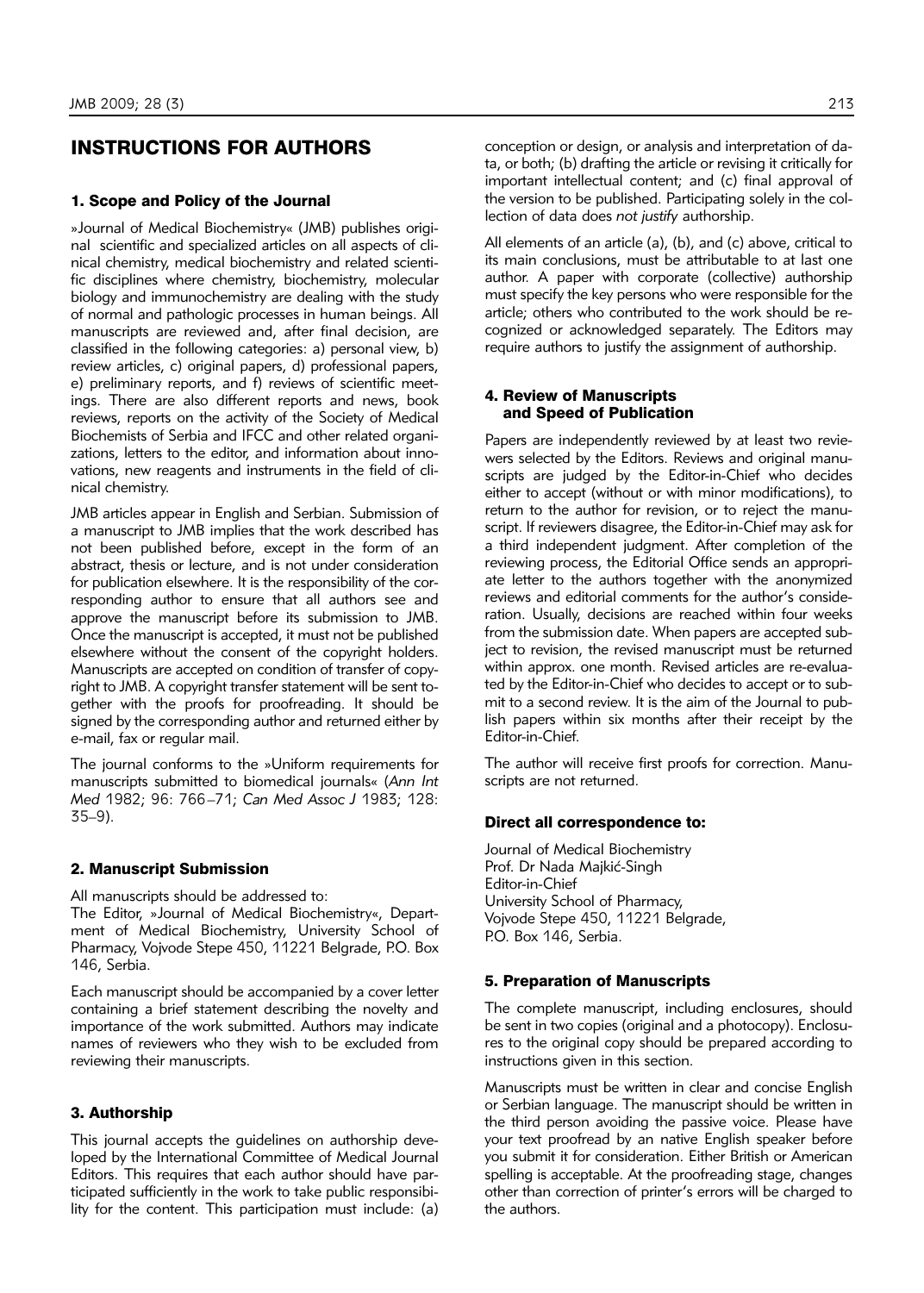Type the manuscript (including table legends, figure legends and references) double-spaced using 12 font size on one page of A4 or 81/2×11" paper. Number the pages consecutively (with the title page being page 1) and leave 2.5 cm margins on all sides. Avoid footnotes in the text, use parentheses instead. Papers and reviews should usually occupy no more than eight printed pages; short communications, case reports and letters to the editor should not exceed four printed pages. Each full page of printed text corresponds to approximately 1400 words. Allow space for tables and illustrations within the page limit.

Manuscripts should be prepared in accordance with the guidelines below and should be sent either by email or by post: one copy on PC-formatted floppy disk or CD-ROM (together with digital images of any figures) and one printed copy. The electronic copy of the manuscript should be saved as a Word for Windows (.doc) or Rich Text Format (.rtf) file. Manuscripts must be submitted using double line-spaced, unjustified text throughout, with headings and subheadings in bold case (not underlined). Press ENTER only at the end of a paragraph, list entry or heading.

Full length papers and technical reports should have Title Page, Summary, Keywords, List of Abbreviations, Introduction, Materials and Methods, Results, Discussion, Acknowledgements, if available, References, Tables and Figure legends.

Short communications and case reports should be subdivided into Summary, Keywords, List of Abbreviations, and a single section of main text without headings. Experimental procedures should be described in legends to figures or footnotes to tables. Acknowled gements and References should be presented as in full length papers.

Letters to the editor are arranged like short communications but without a Summary.

### Title page

The title page should include:

- 1. Short and informative title.
- 2. Names of all authors (with one name and forename of each author in full), followed by their affiliations: department, institution, city without postcode, country. If there is more than one institution involved, authors' names should be linked to the appropriate institutions by inserting consecutive numbers in superscript after relevant names. If required, lower case letters, in superscript after the name, should be used to indicate the present address.
- 3. Full name, mailing address, fax phone number and email address of the corresponding author to whom communications should be sent is typed at the bottom.
- 4. Running title containing 50 characters or less in length.

#### Summary, Keywords and a list of non-standard abbreviations

The second page of the manuscript should contain Summary, Keywords and a list of non-standard abbreviations used in text, figures, tables, and figure and table legends. A summary should be short and clear, typed on a separate sheet, and should contain no more than 200 words. The summary should point to the problem, methods, results and discussion. It must be comprehensible to readers before they have read the paper. Reference citations must not appear in the abstract, abbreviations should be avoided.

A short summary in the Serbian language should be typed on the separate sheet, beginning with a Serbian title. Be low the end of English and Serbian summaries provide up to six key words in alphabetical order separated by semicolon using the entries from Index Medicus for indexing purposes.

#### Introduction

Introduction should be clear, pointing to the essence of the problem and the purpose of the study. References related to the problem discussed in the manuscript should be cited. Do not include data or conclusions from the work being reported.

#### Materials and methods

The experimental part should include a description of materials and methods used. If methods are widely known, they should not be described, but only references indicated. If the article deals with a new method or modified method, full description should follow. Methods used in statistical analyses should be indicated. Identify accurately all materials, substances, drugs and chemicals used.

**Ethics.** When reporting experiments on human subjects, manuscripts must include assurance that informed consent was obtained and that the study was performed in conformance with the Declaration of Helsinki ethical guidelines (http://ohsr.od.nih.gov/helsinki.php3) as reflected in *a priori* approval by the local institution's, regional or national, human research review committee. Do not use patients' names, initials, or hospital numbers, especially in any illustrative material. When reporting experiments on animals, indicate whether the national law on the care and use of laboratory animals was followed. Articles which do not give assurance of compliance with these principles will be rejected.

Statistics. Describe statistical methods with enough detail to enable a knowledgeable reader with access to the original data to verify the reported results. If preparing statistical data for publication, please read the journal's statistical guidelines or standard books. Specify any general computer programme used. When data are summarized in the results section, give the statistical methods used to analyze them.

#### **Results**

Results should be precise and clear, statistically processed and expressed according to the International System of Units (SI). Present in logical sequence the data generated using, as appropriate, tables and figures without duplica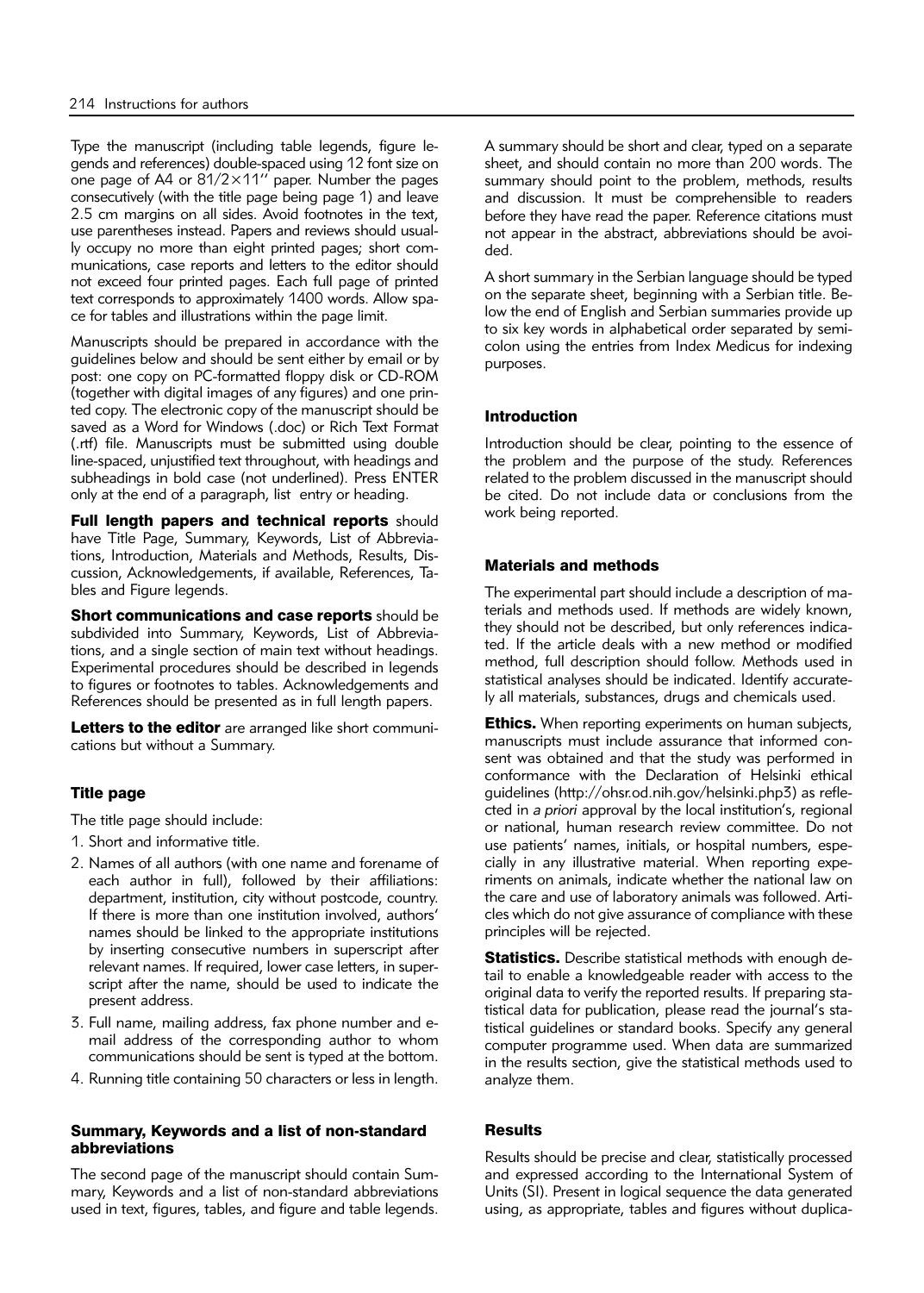tion. Indicate the nature of data reduction and statistical procedures employed with appropriate references.

#### **Discussion**

Results should be discussed and compared to reference results. Conclusions should be drawn on the basis of these comparisons. Indicate the conclusions that may be drawn and place them in the context of a critical appraisal of previous work. Do not repeat in detail data or other material given in the introduction or the results section. Link the conclusions with the goals of the study, but avoid unqualified statements and conclusions not completely supported by your data. Distinguish clearly new information from previous finding, and speculation from fact. Problems arising out of the study may be identified, and relevant hypotheses may be generated.

#### Acknowledgements

Acknowledgements should be placed at the end of the text. Indicate financial support, gifts, technical assistance, and advice. Names of the funding organizations should be written in full. Obtain written permission from those acknowledged by name.

#### Units of measurement

The units of measurement when possible must belong to the International System of Units (SI) or be non-SI units accepted for use with the SI (e.g. days, litre). (http:// www.bipm.fr/3\_SI/si.html)

#### **References**

Only essential references should be included. Authors are responsible for verifying them against the original source material. Automatic numbering should be avoided. References are typed on sheets separate from the text and follow the text. Rely upon articles published in primary research journals. Meeting abstracts may be cited only if published in journals. Citations such as »personal communication«, »unpublished data« or »in press« are not accepted. Publications for which no author is apparent may be attributed to the organization from which they originate. Simply omit the name of the author for anonymous journal articles – avoid using »Anonymous«.

References are identified in the text by Arabic numerals in parentheses, and numbered consecutively in the order in which they are mentioned in the text. If one reference is cited several times in the text, the same number is indicated in parentheses. Abbreviations of journals conform to those used in Index Medicus (List of Journals Indexed). List all authors; if the number is seven or more, cite first six names followed by *et al*. Do not use italic font in the reference section. References must be given in the following format:

• Articles:

Pugia MM, Sammer R, Corey P, Lott JA, Anderson L, Gleason S, et al. The uristatin dipstick is useful in distinguishing upper respiratory from urinary tract infections. Clin Chim Acta 2004; 341: 73–81.

Mizon D, Piva F, Queyrel V, Balduyck M, Hachulla E, Mizon J. Urinary bikunin determination provides insight into proteinase/proteinase inhibitor imbalance in patients with inflammatory diseases. Clin Chem Lab Med 2002; 40: 579–86.

• Supplements:

Williams DN. Reducing costs and hospital stay for pneumonia with home intravenous cefotaxime treatment: results with a computerized ambulatory drug delivery system. Am J Med 1994; 97: Suppl 2A: 50–5.

• Abstracts:

Henney AM. Chronic plaque or acute rupture? The yin and yang of vascular tissue remodeling [abstract]. Atherosclerosis 1997; 134: 111.

- Books and Monographs: Kahn CR, Weir GC, editors, Joslin's diabetes mellitus, 13ed. Philadelphia: Lea and Febiger, 1994: 1068pp.
- Chapters:

Karnofsky DH, Burchenal JH. The clinical evaluation of chemotherapeutic agents in cancer. In: Macleod CM, editor. Evaluation of chemotherapeutic agents. New York: Columbia University Press, 1949: 191–205.

For more detailed information see CCLM – Guidelines for Authors (Clin Chem Lab Med 2005; 43: 108–123).

#### Tables

Submit tables on separate pages and number them consecutively using Roman numerals. Provide a short descriptive title, column headings, and (if necessary) footnotes to make each table self-explanatory. Refer to tables in the text as Table I, etc. Use Table I, etc. in the table legends. Please indicate in the manuscript the approximate position of each table.

#### Figures

Illustrations will be reduced in size to fit, whenever possible, the width of a single column, i.e. 80 mm, or a double column, i.e. 168 mm. Ideally, single column figures should be submitted with a width of 100 mm, double column figures with a width of 210 mm. Lettering in all figures within the article should be uniform in style, preferably a sans serif typeface, and of sufficient size, so that it is readable at the final size of approximately 2 mm.

Uppercase letters A, B, C, etc. should be used to identify parts of multi-part figures. Cite all figures in the text in a numerical order. Indicate the approximate position of each figure. Refer to figures in the text as Figure 1, etc. Use Figure 1, etc. in the figure legends.

The first author's name, drawing number and top location are indicated on the back of the illustration.

The number of tables and figures should be rational.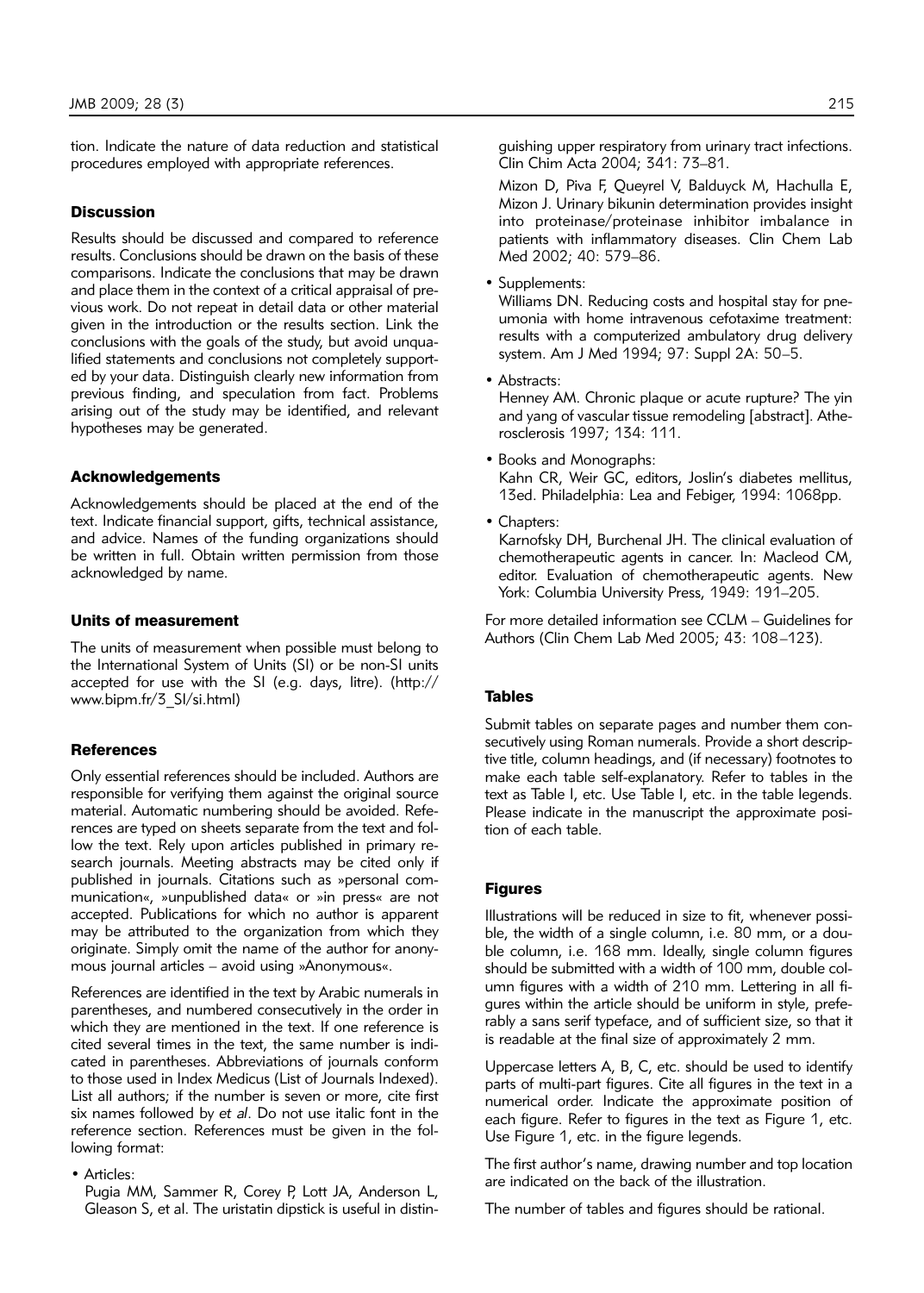Line drawing and photographs must be of high quality. Note that faint shading may be lost upon reproduction. All illustrations should be black and white and should be numbered in the order in which they are mentioned in the text. The figures must be saved as separate files and printouts appended to the manuscript. All photographic figures should be submitted in camera-ready form (i.e. with all extraneous areas removed) and saved as TIFF files at a resolution of 600 dpi. Line drawings should be professionally prepared and labelled (freehand files). Charts may be supplied as Excel spreadsheets (one chart per sheet). Where necessary, magnification should be shown using a scale marker. The figure legends (one per figure) should appear as a separate page at the end of the main text file. Any previously published illustrations should be accompanied by the written consent to replication of the copyright holder and an acknowledgement should be included in the legend. The full reference should also be included in the reference list.

#### Figure legends

Provide figure legends on separate pages. Explain all symbols used in the figures. Remember to use the same abbre viations as in text.

#### **Nomenclature**

Follow the rules of the IUPAC-IUB Commission on Bioche mical Nomenclature, as in IUB *Biochemical Nomen clature and Related Documents*, 3rd edition, obtainable from Biochemical Society Book Depot, P.O. Box 32, and Commerce Way, Colchester, CO2 8HP, U.K.

Enzyme names should be in accordance with the recom-

mendations of the IUPAC-IUB Commission on Biochemical Nomenclature, 1978, as in *Enzyme Nomenclature*, published by Academic Press, New York, 1992. Genotypes should be given in italics, phenotypes should not be italicised. Nomenclature of bacterial genetics should follow Damerec et al. Genetics 1966; 54: 61–76.

#### **Abbreviations**

JMB accepts standard *Journal of Biological Chemistry* abbreviations. Uncommon abbreviations should be defined, in parentheses, when they first appear in text. Abbreviations in the Title and in the Abstract should be avoided. All non-standard abbreviations should be listed alphabetically on the second page of the manuscript (see above), separated by semicolon. Start with the abbreviation, followed by a comma, and then give the explanation.

#### **Offprints**

Page proofs will be sent electronically to the author for correspondence and must be returned promptly by fax or post. The corresponding authors will receive a PDF file of their article. Corrections should be kept to a minimum. This should be completed and returned immediately. The corresponding author will also receive two complimentary copies of the issue in which their article appears.

Please contact the Editorial Office if you have any further questions. We will do our best to assist you.

Please also visit *JMB* homepage at http://www.dmbj.org.yu/jmb http://www.versita.com/science/medicine/jmb http://84.16.249.116/science/medicine/jmb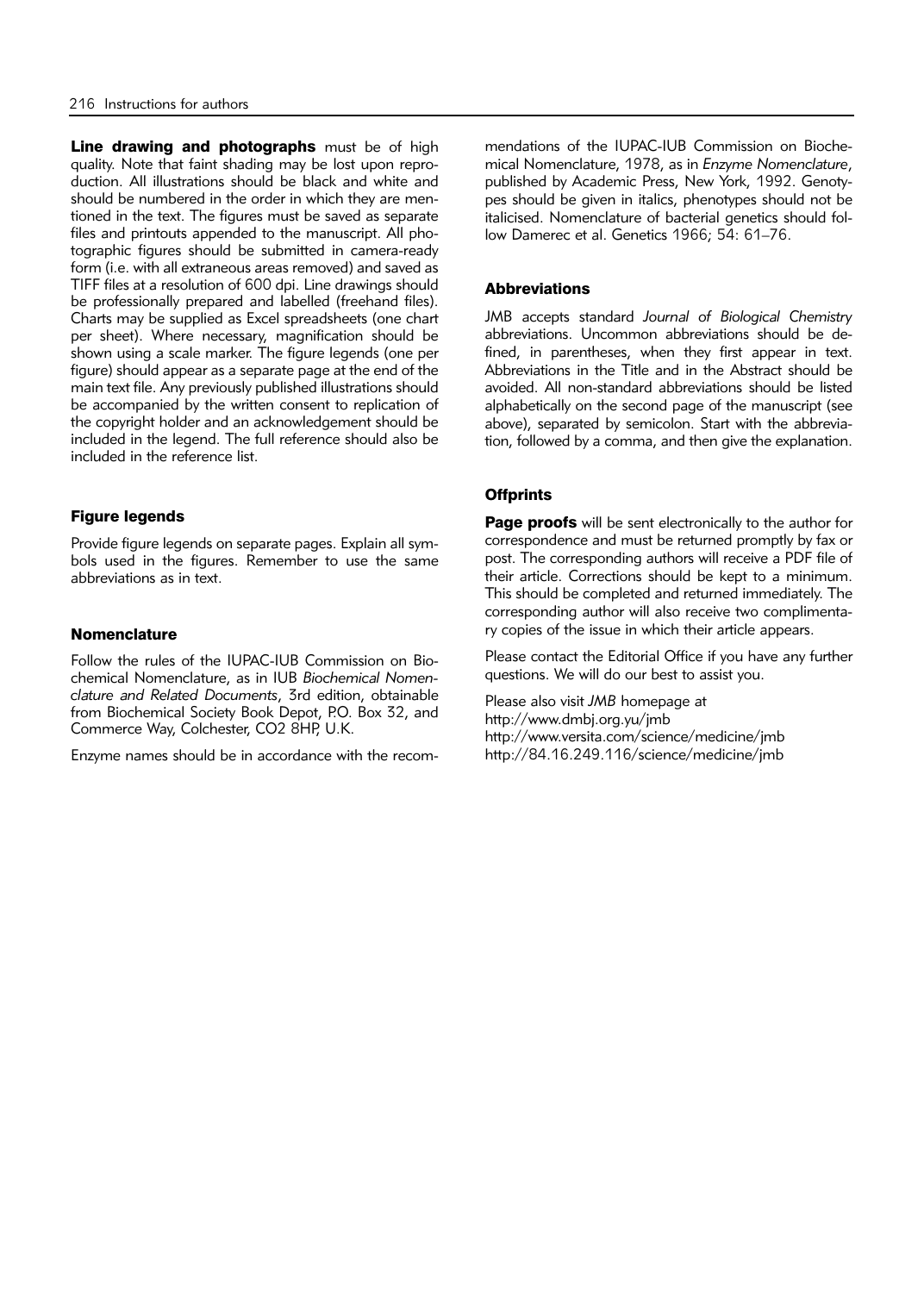# STATISTICAL GUIDELINES

These guidelines are designed to help authors prepare statistical data for publication and are not a substitute for the detailed guidance required to design a study or perform a statistical analysis. Each section of a scientific paper is addressed separately.

#### **Summary**

The number and source of data must be stated and conclusions which have a statistical basis must be substantiated by inclusion of pertinent descriptive statistics [mean or median, standard deviation (SD) or interquartile range, percentage coefficient of variation (%CV), 95% confidence limits, regression equations, etc.].

#### Methods

Experimental design, subject selection and randomization procedures should be described and analytical precision quoted when appropriate. The hypotheses to be tested by a statistical procedure must be stated and where appropriate power calculations for the sample size used should be given (it is recommended that the power is <80%). In case-control studies, clearly define how cases and controls were selected and what matching has taken place.

Statistical tests should be described but need not be referenced unless they are unusual or are applied in a non-standard way. Computer software used should be referenced.

If the paper is reporting the results of a diagnostic trial read the STARD statement (1) and for a clinical trial read the CONSORT statement (2) to improve the quality of your report.

#### **Results**

Unnecessary precision, particularly in tables, should be avoided. Rounded figures are easier to compare and extra decimal places are rarely important. Descriptive statistics require an additional digit to those used for the raw data. Percentages should not be expressed to more than one decimal place and not be used at all for small samples.

Normally distributed data should be described using a mean, SD and/or %CV and expressed as »mean (SD)« not »mean  $\pm$  SD«. When data are not normally distributed, following demonstration by tests such as the Shapiro-Wilk test  $(3)$ , then medians and interquartile ranges should be used in place of mean and SD. Skewed data can often be normalized by logarithmic transformation or a power transformation. The statistical analysis and calculation of summary statistics should be carried out on the transformed data and the summary statistics transformed back to the original scale for presentation. If a logarithmic scale is used, then graphs should display non-transformed data on a logarithmic scale.

Graphs showing data of comparable magnitude should be of similar size and design. All individual points should be displayed where possible by displacing overlapping points. Error bars showing the standard error of the mean (SEM) or interquartile range, as appropriate, can be used to aid the interpretation of data.

The results of significance tests such as Student's and chi-squared should be presented with descriptive statistics, degrees of freedom (if appropriate) and probability *P*. The validity of any assumptions should be checked (e.g. conventional *t*-tests assume a normal distribution and equal variance for each set of data). For  $2 \times 2$  contingency table analysis by the chi-squared test the continuity correction must be applied, and for small expected frequencies Fisher's Exact Test used.

*P* values should be reported in full in 1 or 2 significant figures. Describing  $P$  values as  $> 0.05$  or NS (not significant) should be avoided. If the results are highly significant and the calculated *P* value from the computer is e.g. 0.000, then the use of  $P < 0.0005$  is acceptable. Confidence intervals should be stated, particularly for non-significant results.

The conventional use of statistical significance is  $P \leq$ 0.005. If a different significance level needs to be used, then the reasons for this must be clearly stated in the statistical method section.

#### **Discussion**

Statistical significance should not be equated to importance and P values should not be compared between different statistical tests. Association should not be interpreted as causation without additional evidence.

#### Problem Areas

*Multiple comparisons* can produce spurious and misleading significance values. The primary hypothesis should always be clearly stated, and associations detected by retrospective analysis should be interpreted with caution. Whenever possible a single overall statistical test should be applied first e.g. ANOVA. If this is not significant, then multiple comparisons must not be applied. If it is significant then some form of multiple range test can be applied. If a single overall test is not possible, then multiple comparisons must use a Bonferroni type significance level.

*With paired data* the differences between individual pairs of data and the variability of the differences are more important than the individual values. Graphical representation should also show the difference between individual pairs, e.g. by plotted lines joining the paired data points.

*Standard regression analysis* requires data points to be independent (repeated measurements are not independent). The independent variable should be measurements without significant error, e.g. age or time, and the points should be evenly distributed over the range and have no outliers (this can be easily examined with a scat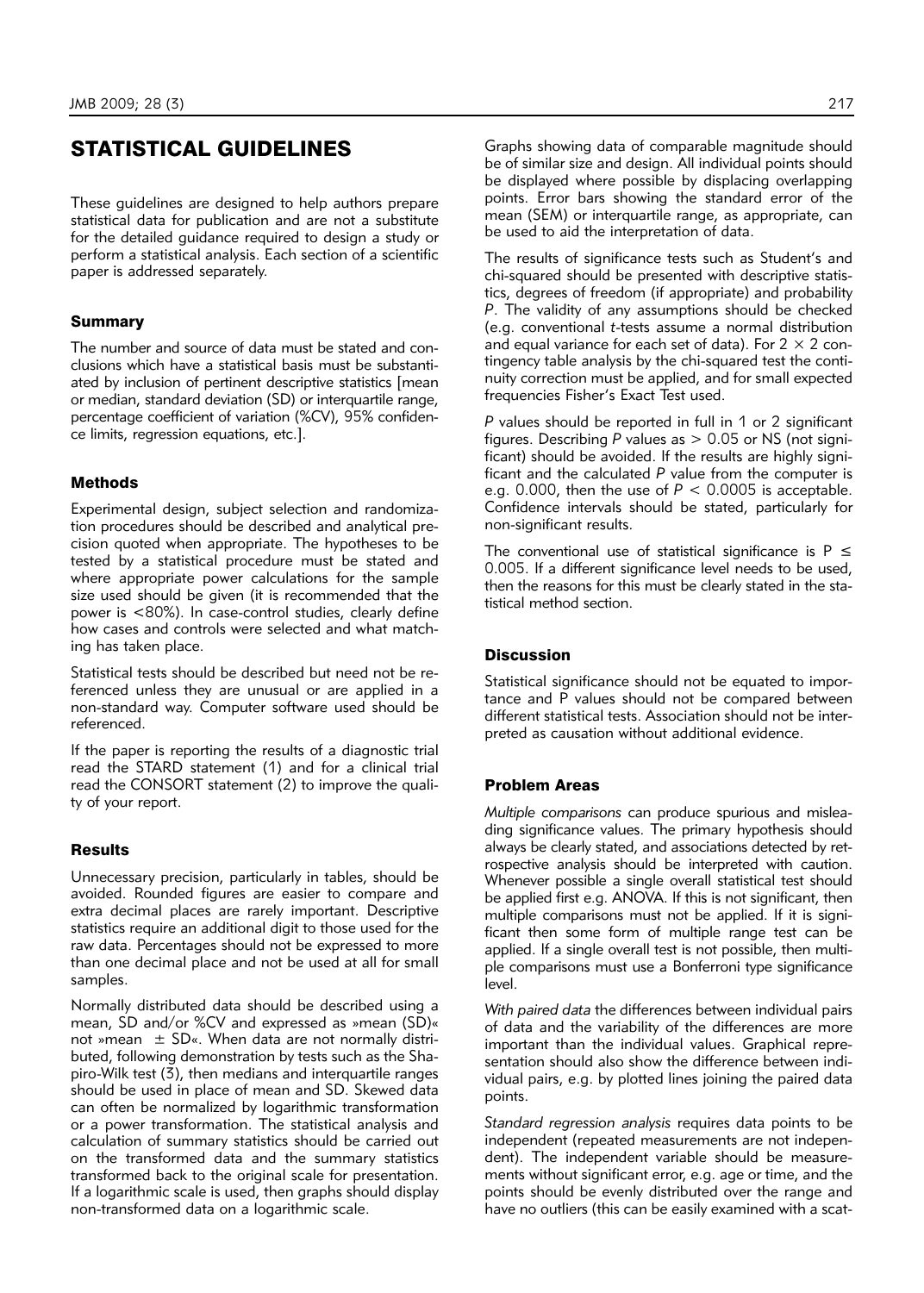ter plot). These requirements are rarely satisfied with biological data.

*Method comparison* using regression and correlation coefficients is inappropriate and should be performed using Altman and Bland difference plots (4). If a standard scatter plot and regression line are thought to be useful they can be given along with the Altman – Bland plot. Remember, if two methods are supposed to be measuring the same thing, then it is extremely likely they will be correlated so that a statistical tool correlation not tell you anything new.

If you are carrying out complicated statistical analyses, e.g. multivariate analysis, ROC analysis etc., then it is recommended that you seek advice from a statistician.

#### **References**

- 1. Bossuyt PM, Reitsma JB, Bruns DE, et al., for the STARD Group. Towards complete and accurate reporting of studies of diagnostic accuracy: the STARD initiative. Ann Clin Biochem 2003; 40: 357–63.
- 2. Moher D, Schultz KF, Altman DG, for the CONSORT Group. The CONSORT statement: revised recommendations for improving the quality of reports of parallelgroup randomization trials. Lancet 2001; 357: 1191–4.
- 3. Altman DG. Practical Statistics for Medical Research. London: Chapman & Hall, 1991: 132–12.
- 4. Bland JM, Altman DG. Statistical methods for assessing agreement between two methods of clinical measurement. Lancet 1986; 1 (8476): 307–10.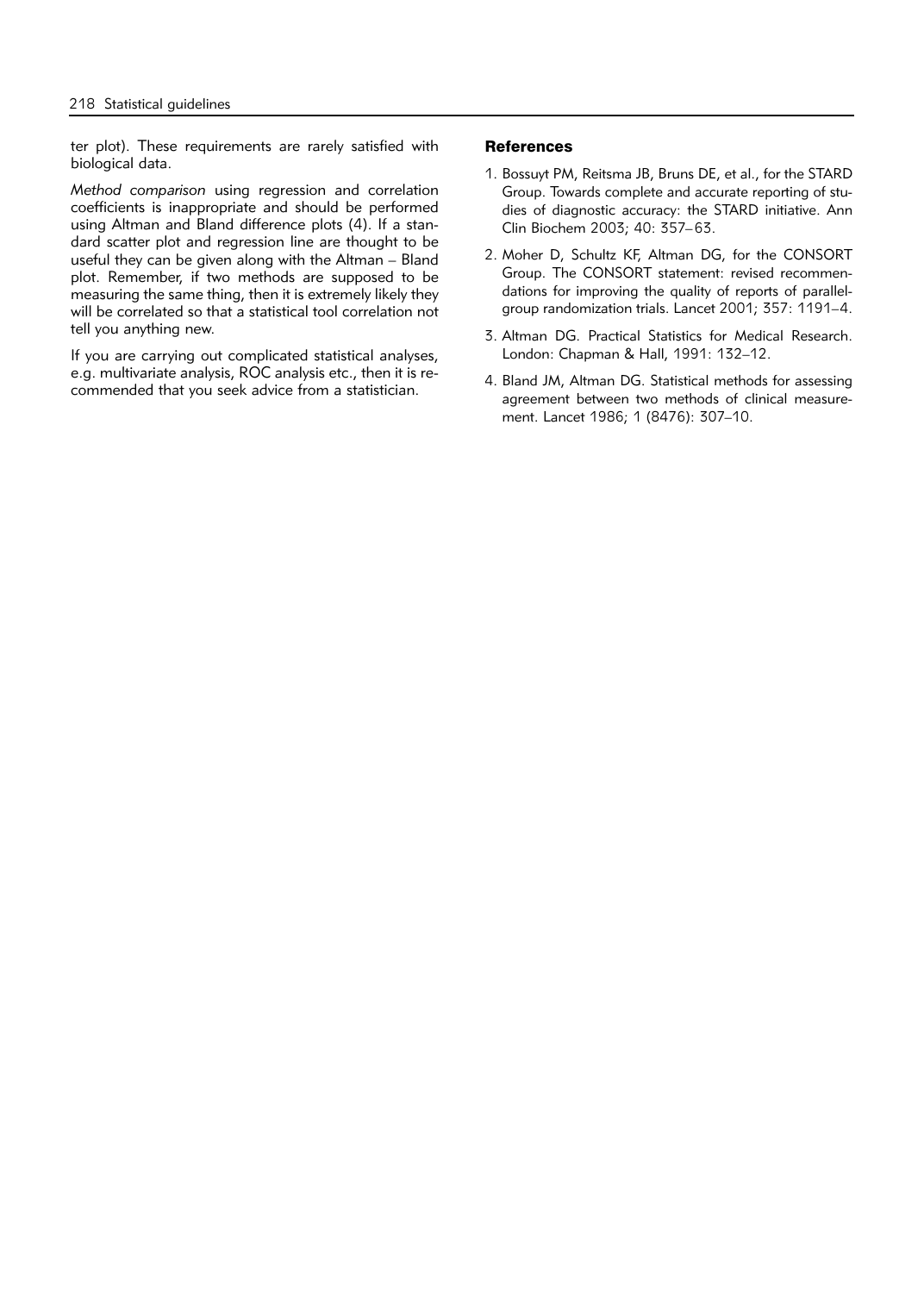**Journal of Medical Biochemistry** ISSN 1452-8258

219

# TRANSFER OF COPYRIGHT AGREEMENT STATEMENT

Formal written transfer of copyright from the Author(s) to the publisher is required for each article. Such transfer enables the publisher to provide for the widest possible dissemination of the article through activities such as: irretrievability and accessibility of information; delivery of information; individual article supply; production of microfilm editions; authorization and distribution of reprints; translations; other forms of distribution for the use of all or part of the article in electronic and other formats to be developed. Without this transfer of copyright, such activities on the part of the publisher and the corresponding spread of information are limited; transfer of copyright is also required to enable the publisher to fend off plagiarism and other forms of copyright infringement. We therefore ask that you complete and return this form promptly.

The *Journal of Medical Biochemistry* has adopted the Vancouver criteria for authorship of a scientific paper and before signing this copyright transfer each author must testify him/herself that he/she has made a substantial contribution to the conception and design or analysis and interpretation of data and to drafting the article or revising it critically for important intellectual content and has made the final approval of the version submitted for publication.

Copyright of the article entitled:

to be published in the journal »Journal of Medical Biochemistry« is hereby transferred, throughout the world and the full term and all extensions and renewals thereof, to:

Journal of Medical Biochemistry Vojvode Stepe 450, 11000 Belgrade, Serbia. ISSN 1452-8258

I/we am/are willing to accept that my/our name(s) appear(s) as author(s) of the above paper. I/we satisfy the Vancouver criteria for authorship of a manuscript submitted for publication in the *Journal of Medical Biochemistry*.

I/we confirm that the work presented in this paper has not been published or is not currently under consideration for publication elsewhere and that any parts of it which have been presented for a University or other thesis are so acknowledged.

I/we confirm that all reasonable steps have been taken to ensure that no patient referred to in my/our paper can be identified from its contents, and that, where appropriate, consent has been secured from patients to use clinical details relating to them for the purposes of this publication.

I/we confirm that the Ethical Committee approval was sought where necessary and is acknowledged in the text of the paper.

However, the Author(s) reserve(s) the following:

a) Trademark rights and patent rights, if any;

b) The right to use all or part of the information contained in this article in future, non-commercial works of the Author's own, or, if the article is a »work-for-hire« and made within the scope of the Author's employment, the employer may use all or part of the information contained in this article for intra-company use, provided the usual acknowledgements are given regarding copyright notice and reference to the original publication.

I/we confirm that, should my/our manuscript be found acceptable for publication, corrected proofs returned by the corresponding author will have been approved by all co-authors.

Sig ned ......................................................................................................................................................................................... ......................................................................................................................................................................................... ......................................................................................................................................................................................... It may prove expedient to communicate with the corresponding author directly by telephone, fax or e-mail. Please provide this information below (include the country code). Cor re spon ding aut hor ................................................................................. Tel ............................. Fax ...................................... E-mail ........................................................................................................................................ Da te ....................................